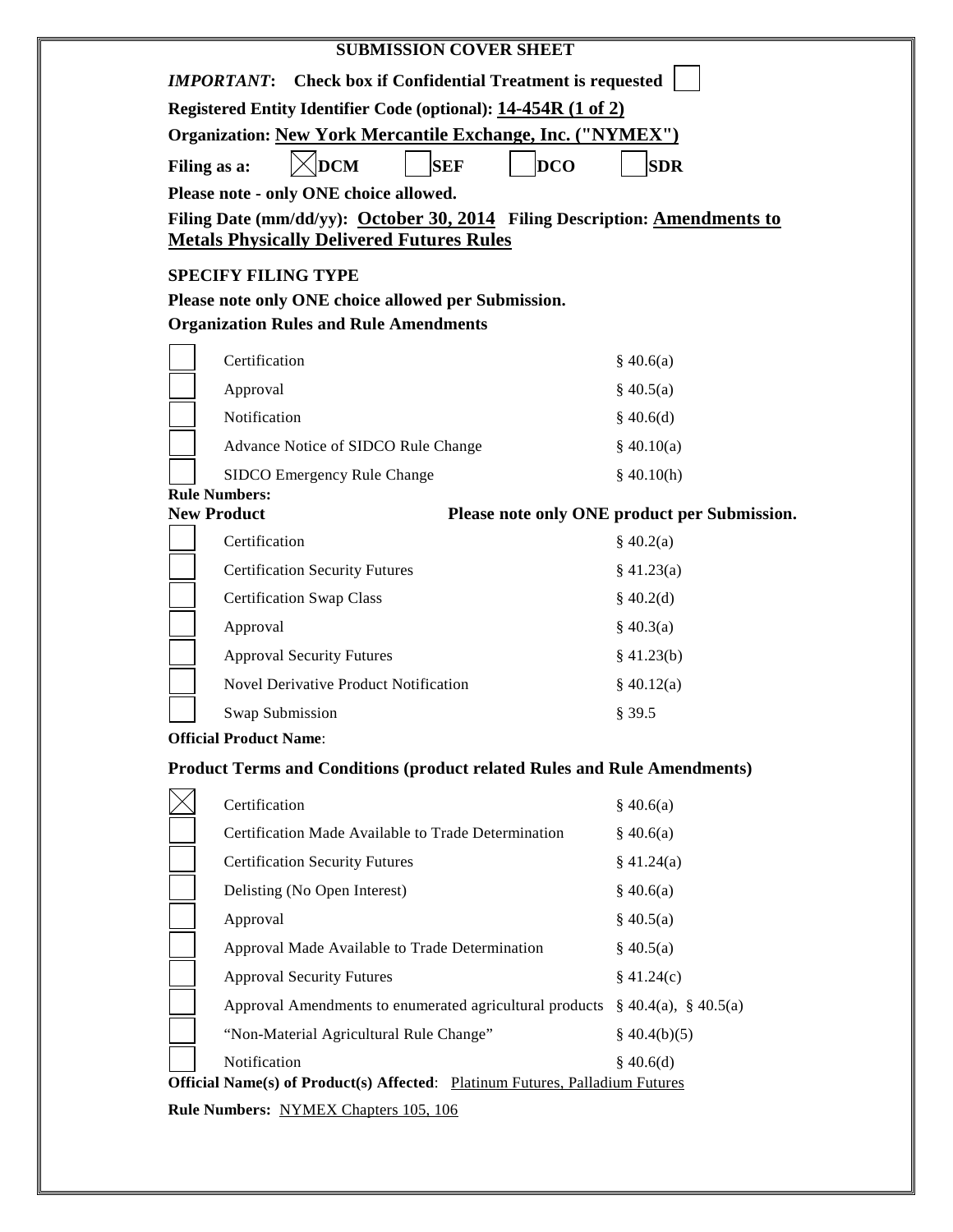

October 30, 2014

## **VIA ELECTRONIC PORTAL**

Christopher J. Kirkpatrick Office of the Secretariat Commodity Futures Trading Commission Three Lafayette Centre 1155 21st Street, N.W. Washington, DC 20581

## **RE: CFTC Regulation 40.6(a) Certification. Notification Regarding Amendments to Metals Physically Delivered Futures Rules. NYMEX Submission No. 14-454R (1 of 2)**

Dear Mr. Kirkpatrick:

New York Mercantile Exchange, Inc. ("NYMEX") and Commodity Exchange, Inc. ("COMEX") (collectively, the "Exchanges") are notifying the Commodity Futures Trading Commission ("CFTC" or "Commission") that they are self-certifying amendments to NYMEX Chapters 105 ("Platinum Futures") and 106 ("Palladium Futures") and COMEX Chapters 107 ("Aluminum Futures"), 111 ("Copper Futures"), 112 ("Silver Futures") and 113 ("Gold Futures").

The administrative, non-substantive amendments are summarized as follows:

- Elimination of the term "Licensed" in reference to service providers who are subject to an approval process as defined in NYMEX Chapter 7;
- Removal of the term "Approved" in reference to service providers such as "Assayer", "Brand", "Carrier", "Depository", "Producer", "Shed", "Warehouse" and "Weighmaster". By definition, and as per Chapter 7, the use of the defined term for a service provider indicates that such service providers have been approved by the Exchanges;
- Removal of certain provisions for approval of gold depositories as such provisions are being concurrently incorporated into NYMEX Chapter 7;
- Removal of weighing requirements for a gold depository upon receipt of 100-troy ounce gold bar as such requirements are being concurrently incorporated into NYMEX Chapter 7; and
- Removal of Aluminum load out rules via alternate conveyance as such rules are being concurrently incorporated into NYMEX Chapter 7.

For changes to NYMEX Chapter 7 referenced above, please refer to NYMEX Submission 14-453. Additionally, NYMEX Chapter 7 may be viewed in its entirety on the CME Group website at [http://www.cmegroup.com/rulebook/NYMEX/1/7.pdf.](http://www.cmegroup.com/rulebook/NYMEX/1/7.pdf)

Amendments to the rules cited above are set forth in Appendix A, with additions underscored and deletions overstruck. The amendments will become effective on Tuesday, November 18, 2014.

Please note that NYMEX Submission No. 14-454R revises the effective date of the rule amendments, which will now become effective on Tuesday, November 18, 2014. At the request of CFTC staff, NYMEX Submission No. 14-454R also includes a link to the CME Group website where NYMEX Chapter 7 may be viewed in its entirety. There are no other revisions being made to the original submission.

The Market Regulation Department and the Legal Department collectively reviewed the designated contract market core principles ("Core Principles") as set forth in the Commodity Exchange Act ("Act"). During the review, we have identified that the amendments may have some bearing on the following Core Principle:

Availability of General Information: In order to ensure that market participants are apprised of the amendments, NYMEX will issue a CME Group Market Surveillance Notice to the marketplace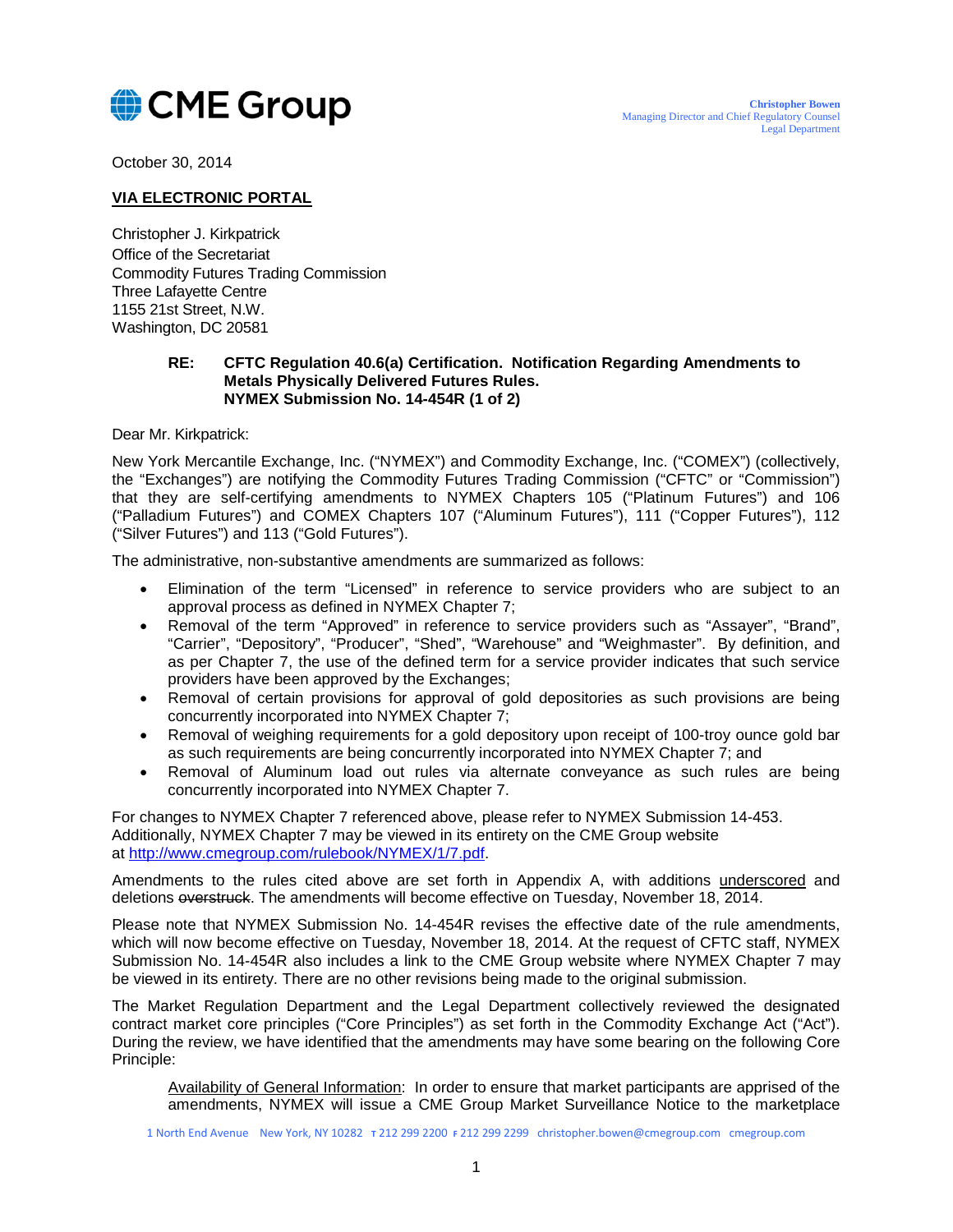notifying them of the implementation of these amendments in advance of the amendments becoming effective. The issuance of the Market Surveillance Notice constitutes compliance with this Core Principle.

The Exchange certifies that the amendments comply with the Act and regulations thereunder. There were no opposing views to the amendments.

The Exchange certifies that this submission has been concurrently posted on the CME Group website at [http://www.cmegroup.com/market-regulation/rule-filings.html.](http://www.cmegroup.com/market-regulation/rule-filings.html)

Should you have any questions concerning the above, please contact the undersigned at 212-299-2200 or [Christopher.Bowen@cmegroup.com.](mailto:Christopher.Bowen@cmegroup.com)

Sincerely,

/s/ Christopher Bowen Managing Director and Chief Regulatory Counsel

Attachment: Appendix A – Rulebook Amendments (attached under separate cover)